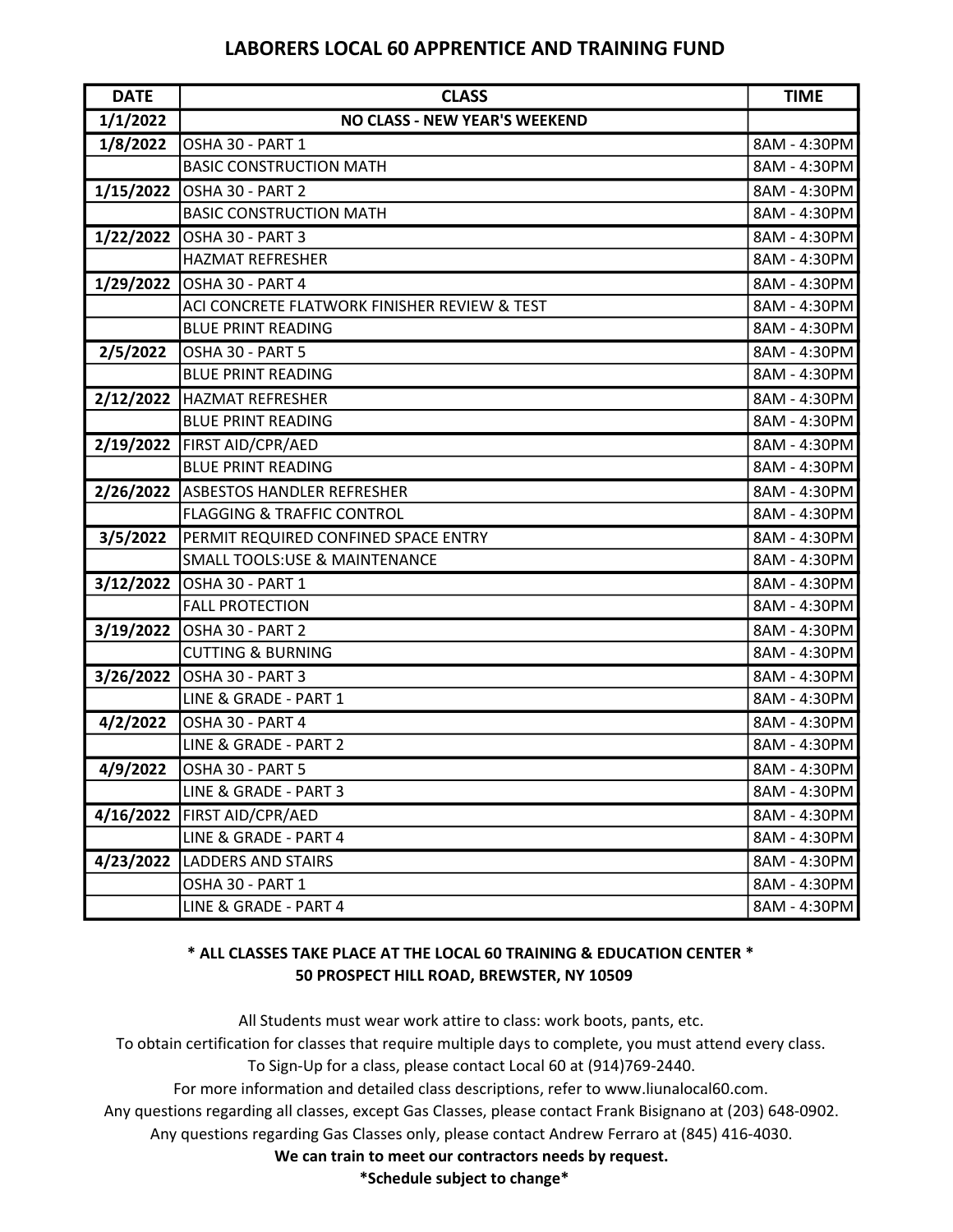# LABORERS LOCAL 60 APPRENTICE AND TRAINING FUND

| <b>DATE</b>            | <b>CLASS</b>                                   | <b>TIME</b>  |
|------------------------|------------------------------------------------|--------------|
| 4/30/2022              | <b>HOISTING &amp; RIGGING - PART 1</b>         | 8AM - 4:30PM |
|                        | OSHA 30 - PART 2                               | 8AM - 4:30PM |
| 5/7/2022               | <b>HOISTING &amp; RIGGING - PART 2</b>         | 8AM - 4:30PM |
|                        | OSHA 30 - PART 3                               | 8AM - 4:30PM |
|                        | TRAFFIC CONTROL SUPERVISOR REFRESHER           | 8AM - 4:30PM |
|                        | 5/14/2022 OSHA 30 - PART 4                     | 8AM - 4:30PM |
|                        | PIPE LAYING - PART 1                           | 8AM - 4:30PM |
|                        | 5/21/2022 OSHA 30 - PART 5                     | 8AM - 4:30PM |
|                        | PIPE LAYING - PART 2                           | 8AM - 4:30PM |
| $\overline{5}/28/2022$ | NO CLASS - MEMORIAL DAY WEEKEND                |              |
| 6/4/2022               | OSHA 30 - PART 1                               | 8AM - 4:30PM |
|                        | <b>CHAINSAW SAFETY</b>                         | 8AM - 4:30PM |
|                        | 6/11/2022 OSHA 30 - PART 2                     | 8AM - 4:30PM |
|                        | <b>CUTTING &amp; BURNING</b>                   | 8AM - 4:30PM |
| 6/18/2022              | OSHA 30 - PART 3                               | 8AM - 4:30PM |
|                        | RAILROAD TRACK SAFETY                          | 8AM - 4:30PM |
| 6/25/2022              | OSHA 30 - PART 4                               | 8AM - 4:30PM |
|                        | <b>MASON TENDING</b>                           | 8AM - 4:30PM |
| 7/2/2022               | NO CLASS - INDEPENDENCE DAY WEEKEND            |              |
| 7/9/2022               | <b>TRENCH &amp; EXCAVATION SAFETY</b>          | 8AM - 4:30PM |
|                        | OSHA 30 - PART 5                               | 8AM - 4:30PM |
|                        | 7/16/2022   FIRST AID/CPR/AED                  | 8AM - 4:30PM |
|                        | <b>HAZMAT REFRESHER</b>                        | 8AM - 4:30PM |
|                        | 7/23/2022 CONCRETE CUTTING & BREAKING          | 8AM - 4:30PM |
|                        | 7/30/2022 CONCRETE CUTTING & BREAKING          | 8AM - 4:30PM |
| 8/6/2022               | <b>HOISTING &amp; RIGGING - PART 1</b>         | 8AM - 4:30PM |
|                        | 8/13/2022 HOISTING & RIGGING - PART 2          | 8AM - 4:30PM |
|                        | 8/20/2022 CHAIN SAW SAFETY                     | 8AM - 4:30PM |
|                        | 8/27/2022 PERMIT REQUIRED CONFINED SPACE ENTRY | 8AM - 4:30PM |
| 9/3/2022               | <b>NO CLASS - LABOR DAY WEEKEND</b>            |              |
| 9/10/2022              | <b>RAILROAD TRACK SAFETY</b>                   | 8AM - 4:30PM |
| 9/17/2022              | MASON TENDING                                  | 8AM - 4:30PM |
| 9/24/2022              | <b>LADDERS &amp; STAIRS</b>                    | 8AM - 4:30PM |
|                        | <b>CONCRETE FINISHING</b>                      | 8AM - 4:30PM |

#### 50 PROSPECT HILL ROAD, BREWSTER, NY 10509 \* ALL CLASSES TAKE PLACE AT THE LOCAL 60 TRAINING & EDUCATION CENTER \*

All Students must wear work attire to class: work boots, pants, etc.

To obtain certification for classes that require multiple days to complete, you must attend every class. To Sign-Up for a class, please contact Local 60 at (914)769-2440.

For more information and detailed class descriptions, refer to www.liunalocal60.com.

Any questions regarding all classes, except Gas Classes, please contact Frank Bisignano at (203) 648-0902.

Any questions regarding Gas Classes only, please contact Andrew Ferraro at (845) 416-4030.

We can train to meet our contractors needs by request.

\*Schedule subject to change\*